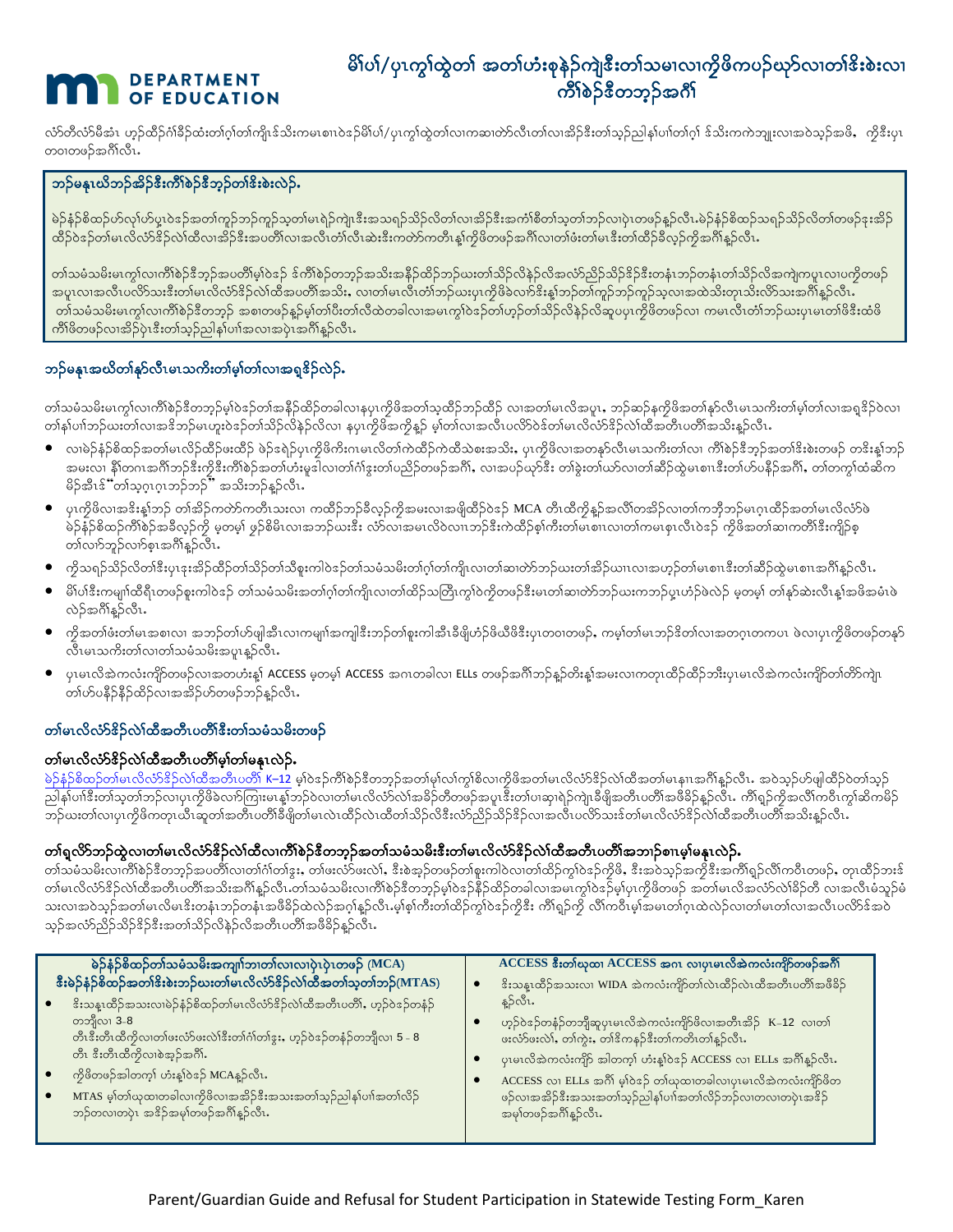## ဘဉ်မနုၤဃိလၢတၢ်သမံသမိးတဖဉ်အံၤတုၤလီၤတီၤဝဲလဲဉ်.

မဲဉ်နှံဉ်စိထဉ်နာ်ဝဲလ၊ လ၊တ၊်ထိဉ်ကု၊်စီးကု၊်တ၊်လ၊ပုၤကိုဖိတဖဉ် အတ၊်မၤလိဘဉ် တုၤလီၤတီၤလီၤအင်္ဂါ, ီးတၢ်<sup>ငွ</sup>းစဲးမၤကွါမ္ါတ၊်လၢအလိဉ်ၖိဉ်အါန္]ဒံး တ၊်ယုထၢစံးဆ၊တ၊်သံကွၤ်လ၊ တ၊်စံးဆၢအိဉ်တဘျုးထံဉ်န္ဉာလီၤ**.** 

- $\bullet$  လ၊တါစံးဆ၊တါသံကွါအင်္ဂါ, ကွိဖိကဘဉ်ဒိလိၤဝဲအတါစံးဆ၊တဖဉ်, တွဲါနု၁်ဒီးထ၊နု၁်လီၤတါဂိၢဒီးလံာ်ဖျုဉ်တဖဉ်, မှတမ့်၊ တ၊်သူတူလီၤလႆာတိၤပြီ မှတမ့်၊ တ၊်ဂူာ်တ၊်ကျိၤန္ဉာလီၤ**.**
- $\bullet$  MCA အတါဖးလံာ်ဖးလဲ1်ဒီးတ1်ဂါတ1်နွးမှါတ1်ဆီတလဲမၤဘဉ်လိာတ1်, အခီပညီမှါဝဲတ1်စံးဆၤလၢကိုဖိဟှဉ်ထိဉ်တဖဉ် တၢ်ကွ၊်ထံဆိကမိဉ်ဝဲလၢခါဆူညါတ၊်သံကွ၊်လၢကိုဖိကစံးဆၢဝဲအင်္ဂါနဉ်လီၤ
- $\bullet$  MCA စဲအ့ဉ်ယှာ်ဒီးတ၊်မၤလီၤက်တ၊်တဖဉ်, မ့၊်တ၊်အလိ၊်အိဉ်လၢကိုဖိတဖဉ်ကဟ်ဖျါထိဉ်အတ၊်မၤကွ၊်တဖဉ်လ၊တ၊်စံး ဆ၊တါသံကွၢ်အဂိၢန္ဉာလီၤ.

တၢ်သုဉ်တဖဉ်အံၤမ့ၢ်တ၊်ဟုဉ်ထိဉ်ပုၤကိုဖိအတၢ်ခွဲးတ၊်ယာ်လ၊တ၊်စူးကါဝဲဒဉ်အတ၊်ဆိကမိဉ်ဟ်ဖးနီၤဖးအတ၊်လိဉ်ဘဉ်လ၊ခီလ့ ဉ်ကိုဒီးတၢ်ဖံးတ၊်မၤအပူၤဒီးဟ်ဖျါထိဉ်တ၊်လၢအဝဲသူဉ်သူဉ်ညါဒီးမၤဝဲသူတဖဉ်နူဉ်လီၤ

.<br>မ္1လ၊တ္ပါဒီးစဲးအဂ္ဂါအကျိုယ်ဖျါထိဉ်တျမၤလိုလ်ာဒိုဥလဲ၊ထိအတိၤပတိၢအတ္ပါလ၊တျပုံ၊အဂ္ဂၤကတ္ပ္ပါ, လ၊တ္ပါကတဲ့ာကတီ၊ ဒီးတါဟံးနှါတါသမံသမိးလ၊တါစူးကါဝဲဒဉ်တါသ့ဉ်ညါန ${\mathfrak{h}}$ ပၢါတမံၤယိ $\boldsymbol{s}$ , တါအကျဲကပူၤဒီးတါမၤရဲဉ်ကျဲ၊ခိဉ်သ့ဉ်လ၊အပဉ်ယုဉ် လ၊တၢ်အတိၤပတိၢ်အပူၤန္ဉာလီၤႉ

## မှုကြက်ဆိုခ်င်းတက်ဟုတ်ခြင်းတာပေးတွေ့အဖွဲ့ခြင်း

 $\frac{1}{2}$ န်ဘဉ်တက်ပြုထိုင်းမြို့နော်မြို့တို့ကိုသည် အက်သား 20B.301 အပူး, ကိုဖိ 1-6 တီးတဖဉ်, အတၤ်ဟ်ဖိုဉ် အနိဉ်ဂံါခဲလက်လ၊တါဟံးန့)်စူးကါတါဆ၊ကတိါလ၊တါသမံသမိးအင်္ဂါလ၊ကိါရှဉ်ကို လိါကဝီၤဒီဘူဉ်ညါ မှတမ့ါ ကိုဒီ တဖျာဉ်ညါတဘဉ်အါန1်အနဉ်ရံဉ် 10 လၢကွိတါမၤလိတနံဉ်ဘဉ်တနံဉ်အပူးနဉ်လိၤ<sup>့</sup> လၢကွိဖိ 7–12 တီၤတဖဉ်**,** အတၤ်ဆၢကတိၤ်ဟ်ဖိုဉ်အနိဉ်င်္ဂါခဲလၢာ်လ၊တါဟံးနှုံစူးကါတၤ်ဆ၊ကတိၤ်လ၊တၤ်သမံသမိးအဂိၤ်လ၊လိၤ်ကဝိၤဒီဘုဉ်ညါ မှတမှ) ကိုဒီတဖျာဉ်ညါတဘဉ်အါန့၊်အနဉ်ရံဉ် 11 လ၊ကိုတ၊်မၤလိတနံဉ်ဘဉ်တနံဉ်အပူ၊နူဉ်လီၤ. တ၊်ဟ်ပနိဉ်တဖဉ်အံၤ တပဉ်ယှာ်ဒီးကိုဒီဖျာဉ်အတၢ်ဒီးစဲးဒ်ဘဉ်လိၤ

လ၊တါကျဲးစၢးမၤတါဟ့ဉ်င်္ဂါဟ့ဉ်ဘါဖိုဖြိုဖျါဖျါအပူး, သဲစးတ၊်သိဉ်တ၊်သီအလိ၊်အိဉ်စု၊်ကီးလ၊လိ၊်ကဝိၤ မှတမ့၊် ကိုလ၊အန္1် တ၊်ပၢခွဲးယာ်, တချုးလ၊တ၊်မၤလိကိုအနံဉ်အခိဉ်ထံးတသိစုာ်စုာ်, လ၊တ၊်ထုးထိဉ်ရၤလိၤဝဲလ၊လိယဲၤသန့္အလံာ်နံဉ်လံာ်လါ လ၊အိဉ်ဒီးအဂ္ဂါအကျိၤလ၊အဘဉ်ယးဒီးတ၊်ဒီးစဲးတ၊်အတိၤပတိ၊ိဒီးကဘဉ်တ၊်ပ၊ဆု၊မၤဝဲလ၊ ကိ၊်ရှဉ်လိ၊်ကဝိၤပူၤ မှတမ့၊် ကို လ၊အနှၤ်တာပ၊အခွဲးခွးထၢဉ်ကို ဖဲလ၊တာမၤလိကိုအနံဉ်အကတိါပူ၊နူဉ်လီး…လ်ာနံဉ်လံာ်လါအပူၤကဘဉ်ဟ်ဖျါထိဉ်တၢ်ဂူတြ၊ ကျိၤအမိါပု၊်လ၊တ၊်ကပ၊ဆု၊မၤဝဲဒဉ်တ၊်သမံသမီးတခါစုာ်စုာဒီးဒုးနှဲဉ်ဖျါထိဉ်တ၊်သမံသမိးအတ၊်အိဉ်သးဒ်လိ၊်ကဝီၤအတ၊်ယု ထ၊ မှတမ္၊ တ၊်လိဉ်ဘဉ်အီၤဒ်ကိၢိစဉ် မှတမ္၊ ကိၢ်စၢဖိုဉ်တ၊်ဘျ၊အသိးဧါနဉ်လီၤ

## ယမ့်္ဂမာထ၊လ၊ ယပုၤကိုဖိတနုာ်လီၤ ပဉ်ဃှာ်ဘဉ်နူဉ်တ၊်ကမၤသးဖ်လဲဉ်.

မိါပါ/ပုၤကွါထွဲတါအိဉ်ဒီးအခွဲးအယာ်လ၊အတပျဲအဖိလ၊ကနုာ်လီၤ ပဉ်ယှာ်လ၊ကိါစဉ်တါသမံသမိးတါအပတိၤပတိါအပူၤန္ ဉ်လီၤ. မဲဉ်နံဉ်စိထဉ်သဲစးတ၊်သိဉ်တ၊်သိစူးကါဝဲဒဉ်ဝဲၤကျိၤလ၊တ၊်ဟ္ဥာ်ထိဉ်တ၊်ဂ္ဂါတ၊်ကျိၤဘဉ်ဃးတ၊်သမံသမိးလ၊ကိ၊်စဉ်ဒီတ ဘု်ဆူမိါပါ/ပုၤက္ဂါထွဲတါအအိဉ်ယှာ်ဒီးတါမၤပုံၤလံာ်တကွိဉ်ဒိ ဖဲလၢအဝဲသုဉ်သမၢဝဲလ၊အဝဲသုဉ်အပုၤကိုဖိကနှာ်လီၤမၤသ ကိႏတၢ်န္ဥာလီၤႉ လံာ်တကွိဉ်ဒိအံၤကဟိတ္ထဲထိဉ်အခံလ၊လံာ်ကဘျံးပၤအဂၤတကဘျံးအပူၤလ၊အပဉ်ယှာ်ဒီးတ၊်လိၤ်လ၊ တါမၤနီဉ်လီၤတါအဂ္ဂါအပိါဘဉ်ဃးတါသမၢတါနှာ်လီၤမၤသကိးအဂ္ဂါန္ဥလီၤႉ နပုၤကိုဖိအကိါရှဉ်လိါကဝီၤကလိဉ်ဘဉ် အါထိဉ်တၢ်ဂ့ၢ်တ၊်ကျိၤန္ဉာလီၤ

ကို မှတမ့်၊ ကိၢရှဉ်လိၢ်ကဝိၤ ဘဉ်သူဉ်သူဉ် ကအိဉ်အါထိဉ်ဒိး တ၊်ကဲထိဉ်ပိာ်ထွဲထိဉ်သးအစၢအဂၤလ၊တ၊်တယၢၤထိဉ်ဝဲလ၊ \_\_<br>တါမၤနိဉ်အံၤအပူၤလၢပုၤကွိဖိလၤအတနှာ်လီၤပဉ်ယှာ်လၤကိၢိစဉ်တါသမံသမိးတါအတိၤပတိၢ်အပူၤအဂိၢန္ဉာလီၤ အါန္[အန္ဉာ် ကအိဉ်စု၊်ကီးဒီး တ၊်ဟိထွဲထိဉ်အခံ လ၊တ၊်တနုာ်လီၤပဉ်ယှာ်လ၊တ၊်သမံသမိးအတ၊်ယုထ၊အင်္ဂါဒီးတ၊်ပ၊ဆု၊ဟ္ဉ်အီၤလ၊ လိၢ်ကဝိၤအပတိၢန္ဉာလိၤႉ ဝံသးစူးဆဲးကျိုးဘဉ်နကိုလ၊တ၊်သူဉ်ညါအါထိဉ်တ၊်ဂ္ဂါတ၊်ကျိုးလ၊အဘဉ်ထွဲဒီးလိၢ်ကဝိၤအတ၊်ဆ၊ တ်တဖဉ်အဂ္ဂါတက္ဂါ.

#### $y$ းကိုဖိဟုံးန $y$ တျသမံသမိးအခါဖဲလဲဉ်.

 $\hat{\mathcal{P}}$ တဖျာဉ်ဘဉ်စုဉ်စုာ်ဟိလီၤအတ $\hat{\mathcal{S}}$ းစဲးအတ $\hat{\mathcal{S}}$ ညီလီၤကျဲၤလီၤ  $\delta$ ကိါစဉ်အတ $\delta$ းစ်းအတ $\delta$ ဟ်လီၤအကျဲအသိးန $\beta$ လီၤ $\delta$ း ကျိုးဘဉ်နပုၤကွိဖိအကွိလ၊တၢ်သူဉ်ညါလီၤတႆာတ်က်ကြို၊ ဘဉ်ယးတါဒိးစဲးအနံၤအသိအဂိါတက္နါ.

- $\bullet$  MCA  $\stackrel{9}{\$}$ : MTAS အတၢ် $\stackrel{2}{\$}$ းစ်းစ $\stackrel{2}{\$}$ လေးလ $\stackrel{1}{\$}$ ပေးစ $\stackrel{2}{\$}$ း လါမှၤအကတၢါတနွံ့န္5လီၤ.
- ACCESS နီး ACCESS တါယုထၢအဂၤ လ၊ ELLs အင်္ဂါတါဒိးစဲးအင်္ဂါစးထိဉ်လ၊လါ  $\omega$ နူးအါရုံးအကတၢါတနွံဒီးလါမၤရုးအကတၢါ တနွံ့န္5လိၤ.

# ယက&ိးန္1်ဘဉ်ယကၠိဖိအတၢ်&ိးစဲး အစ $\alpha$ အခါဖွဲလှဉ်.

ဖဲတ၊်ကိါခါအကတိိၢစုာ်စုာ်, တါဆု၊ ပုၤကိုဖိတဂၤလ၊်လ၊်အ လ်ာ်ပေါ့တဖဉ်ဆူကိုရ်ှဉ်ကိုအလိုကဝီၤဒီးဘဉ်တ၊်ဟုဉ်ဝဲဆူ .<br>အဟံဉ်ဖိယီဖိအအိဉ်လၢအတစ်ၤခံနှုတ်ကြဉ်လိာအိဉ်ဖိုဉ်ဖဲတ<sup>ု</sup>  $\delta$ က်ထိဉ်သိအကတိၤ်နှဉ်လီၤ.တၢ်ဟ်ဖျါတဖဉ် တၢ်စူးကါသဲ့ဝဲခီဖျိ နဖိအတ $\hat{\text{adv}}$ လဲ၊ထိဒီးတ $\hat{\text{adv}}$ ာ၊ လ $\hat{\text{adv}}$ ည် အတ $\hat{\text{adv}}$ လိနဲဉ်လိအတ<sup>ု</sup>နဉ်ကျဲအဂိၢန္ဉာလီၤ**.** 

#### တစနူးကါတါဆၢကတိိၤလၢတါ<sup>ဇွ</sup>းစဲး အင်္ဂိုယ်ာ်ထဲလဲဉ်.

တ)်ဟုးန့်၊ ဒိုးဝဲးဝဲဒဉ် ကို)စဉ်ဒီတဘု့ဉ်တ၊်သမံသမိးတဖဉ်တ နံဉ်တဘျိစု>်စု>်, အါဒဉ်တၢ်တက္န၊်ပုၤကိုဖိတဖဉ်ဒိးစဲးဝဲလ၊ ပုဉ် ယ်ၤသန္နအဖိခိဉ်နူဉ်လိၤႉ လၢတၢ်ထိဉ်ယူအဖိခိဉ်, တၢ်ဟံးန္1်စူး ကါတါဆၢကတိါလ၊တါသမံသမိးလ၊ကိါစဲဉ်ဒီဘုဉ်မှါဝဲ **စုၤန္<sup>န</sup>**  $\cdot$  $\cdot$  **1** မျးကယၤလၢတၢ်သိ**ဉ်လိနဉ်လိအဆၢကတိ**ၢ်လာတပ်မၤလိ နံဉ်အတိၤ်ပူးနှဉ်လီၤ.တၤ်သမံသမိးအဆၢကတိၤ်တလၢာ်ဝဲဘဉ် $\,$  $\sin\beta$ ဖိဆဲးမၤဝဲဒ်အတ $\sin\beta$ ဘဉ်အသိးသူထိဘိန္ဉ်လီၤ $\bm{\cdot}$ 

## လီၤက်လၢယပုၤကိုဖိ &ိးစဲးအါထိဉ်တၢ်&ိး  $\delta$ းလၢမန္မၤအဃိလဲဉ်.

ကိုစ်ဒီဘွဉ်အတ၊်ဒိးစဲးလ၊အလိ၊်အိဉ်တဖဉ်ဘဉ်တ၊်ဟ်ပနိဉ်ဝဲ လ၊ လံာ်တိလံာ်မီအံၤ အတၢ်ဂ့ါတကွိဉ်အပူၤန္ဉာလီၤ. ကိၢိရ္စဉ်  $\phi$  လိ $\delta$ ကီးအါတီး မၤလိ $\delta$ ကစီၤတ $\delta$ သတ်ပါးဆု၊မၤ အါထိဉ်တါဒိးစဲးလၢကိၢိစဉ်တလိဉ်စူးကါဝဲန္ဝ်လိၤႉ ဆဲးကျိးန ကိရ်ရှဉ်ဟိဉ်ကဝိၤလၢတ၊်ယုသုဉ်ညါအါထိဉ်ဘဉ်တ၊်ဂ့ၢ်တ၊်ကျိၤ အင်္ဂါတကၤ််

#### ယမၤန္(အါထိဉ်တ္(ဂ္)တ္(ကျီၤသ္၀ဲလဲဉ်.

ကိုဖိနီးဟံဉ်ဖိယီဖိတဖဉ်ယုအါထိဉ်တၢ်ဂ္ဂါသူဖဲပ [Statewide Testing page](https://education.mn.gov/MDE/fam/tests/) (ကိ<sup>ု</sup>စဲဉ်ဒီတဘွဉ် တ္ပါန္မႈစ္နဲ႔မွာကသုံး) (education.mn.gov > Students and Families > Programs and **Initiatives > Statewide Testing)** န5လီး.

MCA ' D;p;xD.vXvgr.vXvgr.vXvgr.vXvgr.vXvgr.vXvgr.vXvgr.vXvgr.vXvgr.vXvgr.vXvgr.vXvgr.vXvgr.vXvgr.vXvgr.vXvgr.v